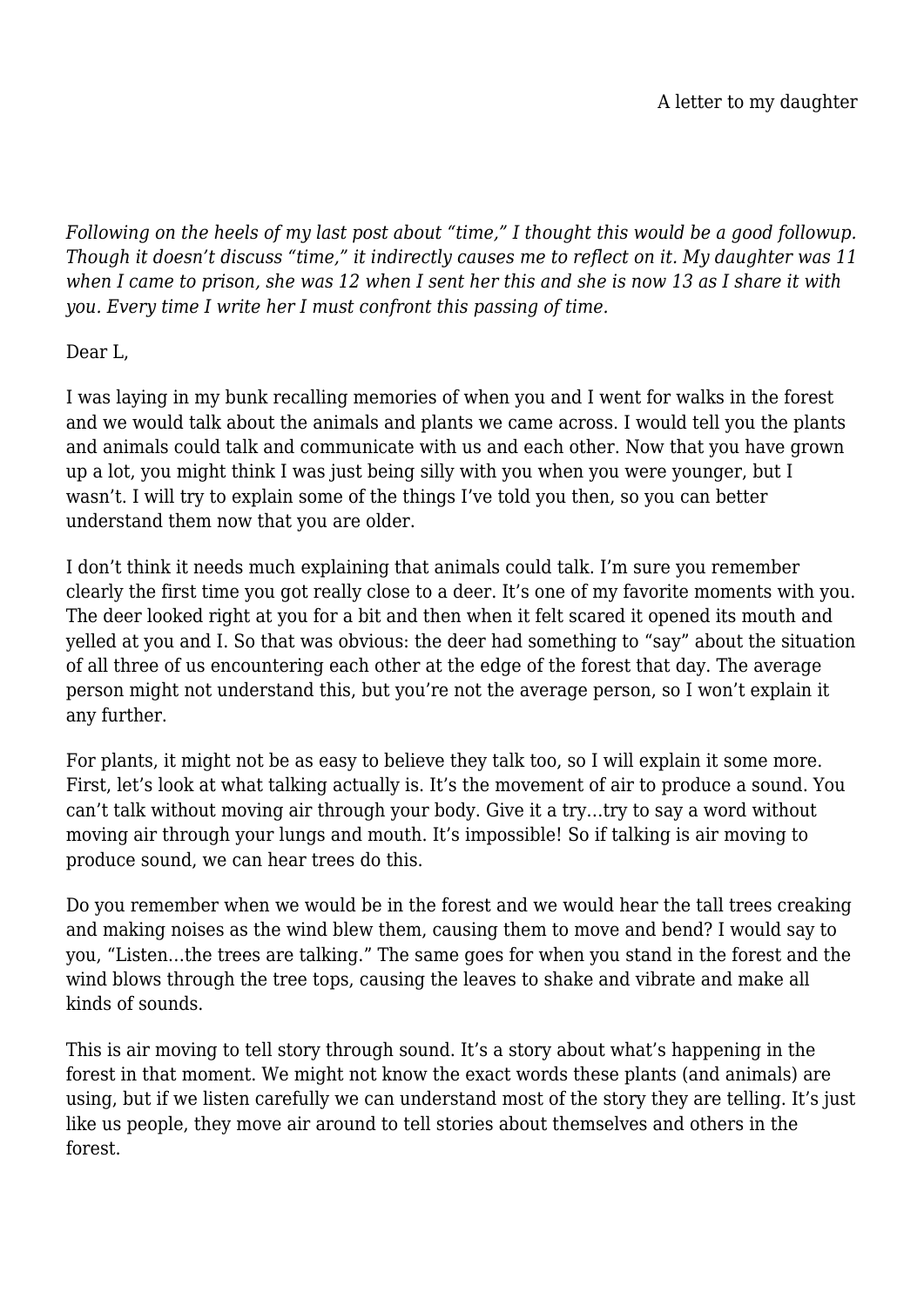Many people will never allow themselves to open up to this language of the wild. There is an entire "more than human" world out there that most people ignore. And sadly, they think this "more than human" world can't hear them as well. They talk only as if other humans can hear them. But the plants and animals (and all of the more than human world) can hear us.

I'm not saying they can understand our words. But they can understand the story, the same way we could understand theirs if we just listen to them.

An example of this is when scientists took plants and played loud, aggressive, heavy metal music around them regularly. This stunted their growth and damaged their health. But when scientists played gentler, classical music around them, the plants had an increase in their growth and overall health. I'm not saying they understood the words, but they definitely can comprehend the tone of our words, as the experiment showed.

So when you speak, remember that the natural world is listening to your tone and feeling the vibration of your words. This is a fact. You are actually in conversation with the living world when you speak. So try to speak kindly of it. If you do, it will respond accordingly, like the plants that grow more with the gentle classical music.

Lastly I will talk about reading the natural world. Wildness writes its stories everywhere, we just often choose not to read it. Writing is marks on a paper, and when you look at these marks (or scratches) that I wrote down, you hear a voice in your head that tells you what they mean. So if you look at marks written in the natural world, you can do the same.

I'm not just speaking of deer tracks that you've seen. These do tell a story, but there's more than that. You can look at the rock with its curves and roughness as the sun creates a shadow across it. You can focus on the marks of that rock (just like you're now focusing on the marks I wrote here), and listen for the voice in your head to tell you what is written on the rock.

Writing is just marks that tell a story and these marks are everywhere in the natural world. Like the collection of acorn shells that have scratches and marks all over them that we would always find in the same spot in the forest. They can be read, and we can hear the voice in our head that told us: "This is where the chipmunk comes to eat every day."

So I hope you understand that I was not just joking or being silly when I told you that plants, animals and the wild world in general could talk, hear us and share their stories through their own writings. I know this to be true the older I get. I move through the wild world and